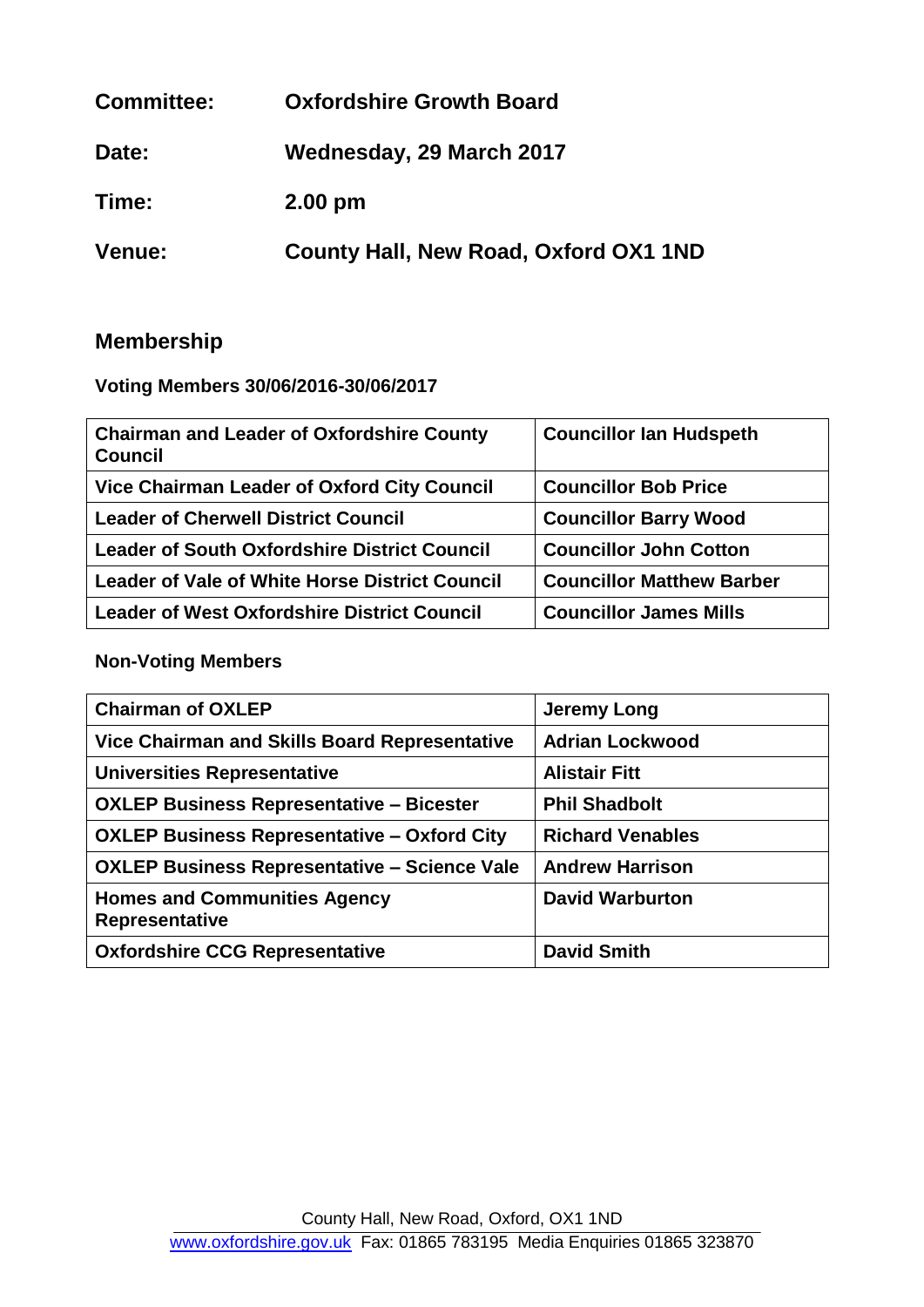# **AGENDA**

### **1. Apologies for absence and substitute members**

Apologies for absence should be notified to [sue.whitehead@oxfordshire.gov.uk](mailto:sue.whitehead@oxfordshire.gov.uk) or Tel: 07393 001213 prior to the start of the meeting.

### **2. Declarations of interest - see guidance note on the back page**

### **3. Minutes** (Pages 1 - 6)

To confirm as a correct record the minutes of the meeting of the Oxfordshire Growth Board held on 30 November 2016.

### **4. Chairman's Announcements**

To receive Communications from the Chairman.

### **5. Public Participation**

Members of the public may ask questions of the Chairman of the Growth Board, or address the Growth Board on any substantive item at a meeting subject to the restrictions set out in the public participation scheme.

Deadline to submit questions: By Thursday 23 March 2017 in writing or email to the Chief Executive or Secretariat of the host authority

Deadline to submit requests to address the meeting: No later than noon on the day before the meeting (Tuesday 28 March 2017) in writing or email to the Chief Executive or Secretariat of the host authority

### **6. The preparation of Joint Spatial Plan for Oxfordshire - Overview.** (Pages 7 - 16)

Report Contacts: Paul Staines, Growth Board Programme Manager Adrian Colwell, Head of Strategic Planning and the Economy, Cherwell District Council

#### **Report Purpose**

- 1) At the Growth Board Executive Officer Group (EOG) meeting on 13th March 2017, EOG were invited to consider the preparation of an Oxfordshire Joint Spatial Plan (the Spatial Plan).
- 2) EOG approved the report and a detailed project outline for consideration by the Growth Board. The project outline is attached as an appendix to this report.

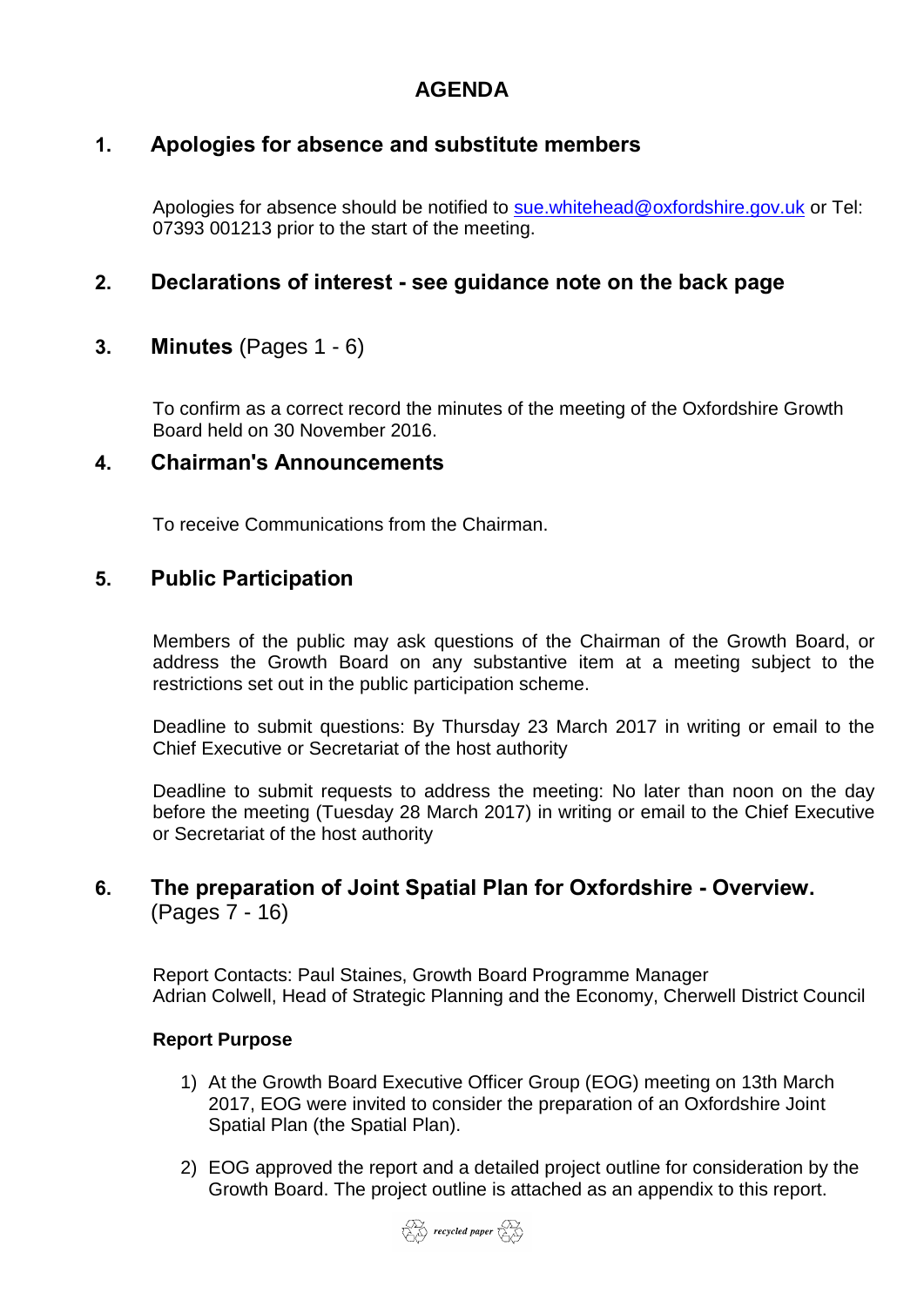#### **Recommendation**

*That the Growth Board approve the project outline- attached at appendix one- as the basis for the preparation of a detailed project plan and business case for an Oxfordshire Spatial Plan*

### **7. Health Inequalities Commission Report: Addressing Health Inequalities in Oxfordshire** (Pages 17 - 48)

Cllr Anna Badcock, Chairman of the Health Improvement Board and Dr Joe McManners, Deputy Chairman of Health & Wellbeing Boardand Clinical Chair of OCCG will be in attendance for this item.

To inform members of the Growth Board of recommendations from the Health Inequalities Commission report and seek their involvement in taking the recommendations forward.

### **8. Oxfordshire infrastructure Strategy (OXIS) Progress Report** (Pages 49 - 50)

Contact Officer: Paul Staines, Growth Board Programme Manager

#### **Report Purpose**

- 1) At the Growth Board in May 2016, the Board approved the commissioning of an Oxfordshire Infrastructure Strategy (OXIS).
- 2) This report for information updates the Board with progress with this project

#### **Recommendation**

*That the Growth Board note progress with OXIS.*

# **9. Public Participation in Growth Board Meetings** (Pages 51 - 56)

Contact Officer: Growth Board Programme Manager

#### **Report Purpose**

- 3) At the Growth Board in September 2015, the Board were invited to adopt a protocol for public participation in future meetings.
- 4) The proposal was adopted, together with a commitment to review the effectiveness of the scheme at some point in the future.
- 5) Accordingly, this report offers the opportunity for review, predicated upon

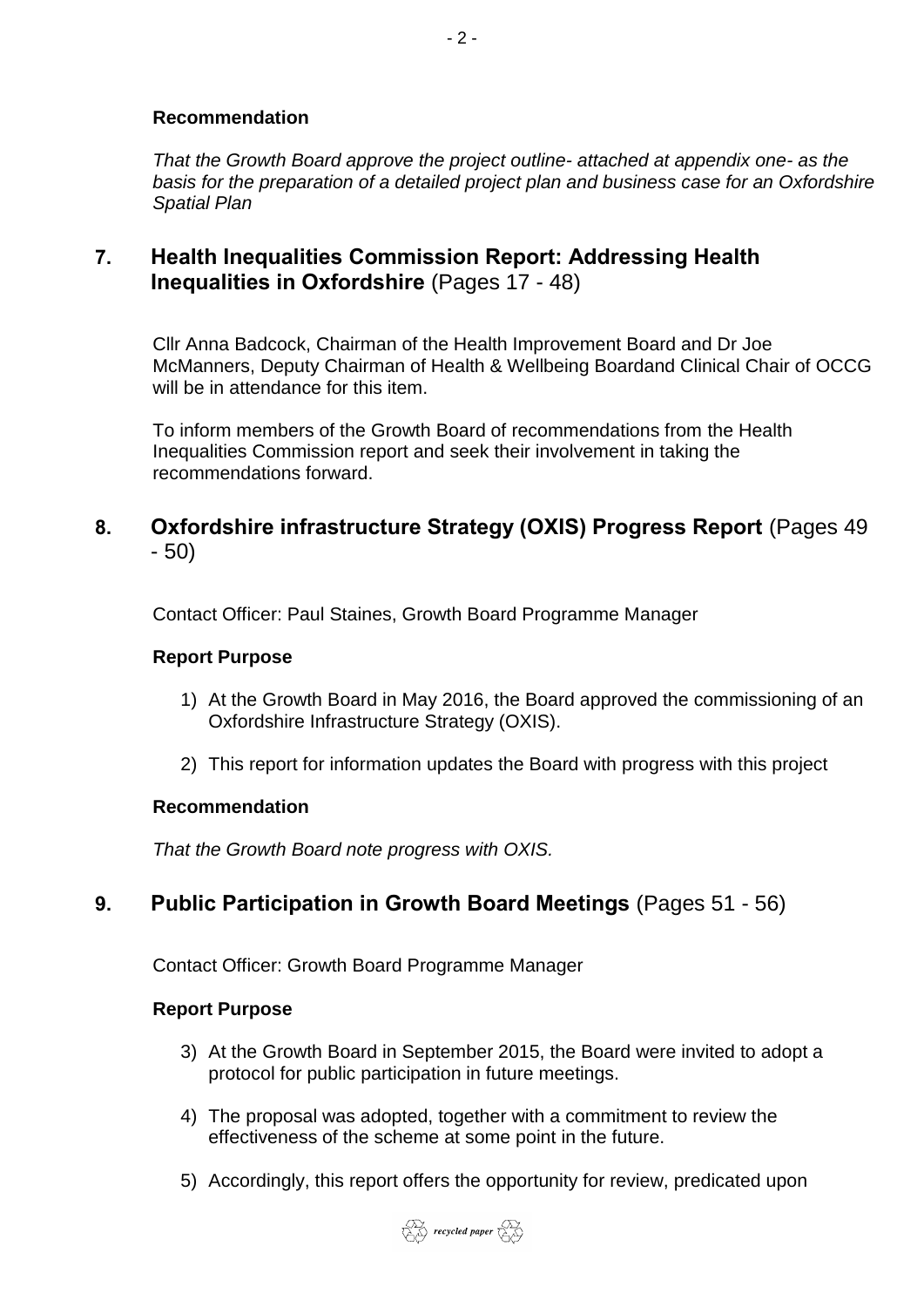feedback from recent participants who have suggested changes to the current scheme.

#### **Recommendation**

*That the Growth Board consider the proposed changes to the current scheme of public participation contained in this report.*

# **10. Matters arising from previous LEP meeting**

Nigel Tipple to report verbally as necessary.